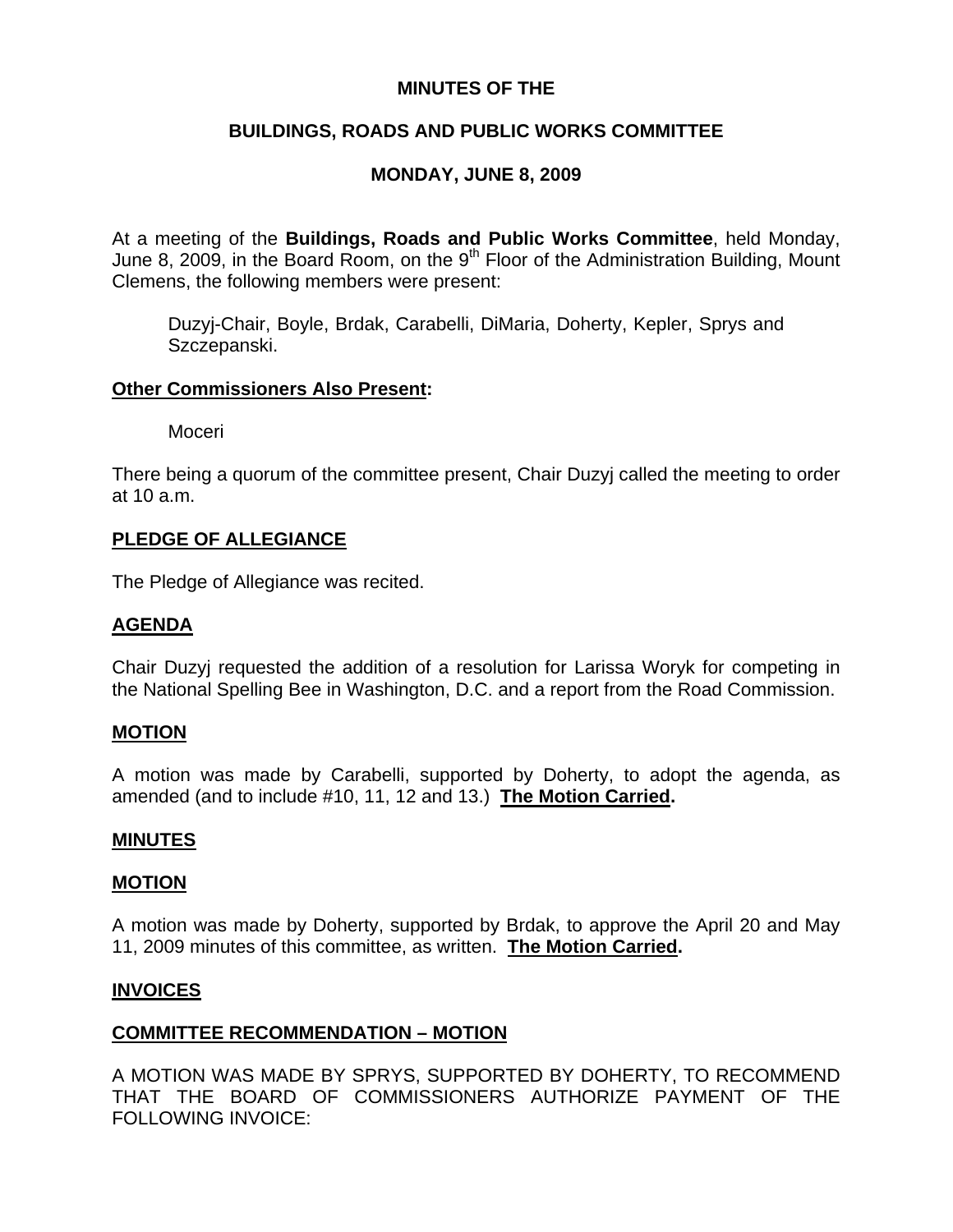| <b>JUVENILE JUSTICE CENTER-</b> | BERNCO, INC. | \$39,659.80 |
|---------------------------------|--------------|-------------|
| <b>PHASE II</b>                 |              |             |

### FURTHER, FUNDS ARE AVAILABLE IN THE CAPITAL BUDGET.

### **THE MOTION CARRIED.**

#### **DISCUSSION REGARDING RESERVED SPACES IN PARKING STRUCTURE**

Ms. Arnott-Bryks said she received a request from the Protective Service Officers (blue coats) requesting that they be allowed to pay \$16 per month through payroll deduction so they can park on the public levels in the parking structure, but would not be guaranteed a space. She said if this was approved, she felt the same consideration should be given to the 35 employees on the waiting list.

The following commissioner spoke: Doherty.

### **MOTION**

A motion was made by DiMaria, supported by Doherty, to approve the Protective Service Officers (blue coats) and 35 employees on the waiting list to pay \$16 per month, through payroll deduction, to park on level e or f (public) in the parking structure without a guarantee of a space, and forward to the Budget Committee with additional information to be provided.

The following commissioner spoke: Sprys.

Chair Duzyj called for a vote on the motion and **The Motion Carried.** 

### **STATUS REPORT BY PUBLIC WORKS OFFICE (POSTPONED FROM MAY MEETING)**

Chair Duzyj indicated that nobody was present so he continued with the agenda.

### **PRESENTATION BY IBEW-NECA BUSINESS DEVELOPMENT**

Representatives from IBEW-National Electrical Contractors Association Local 58, Detroit Electrical Services, Nextek Power Systems, The Green Panel, Inc. and Gasser Bush Associates provided a powerpoint presentation on energy efficiency options for buildings in downtown Mount Clemens as well as across the county.

#### **MOTION**

A motion was made by DiMaria, supported by Carabelli, to receive and file the presentation by IBEW-NECA Business Development.

The following commissioners spoke: Carabelli, Szczepanski, Sprys, Moceri and Duzyj.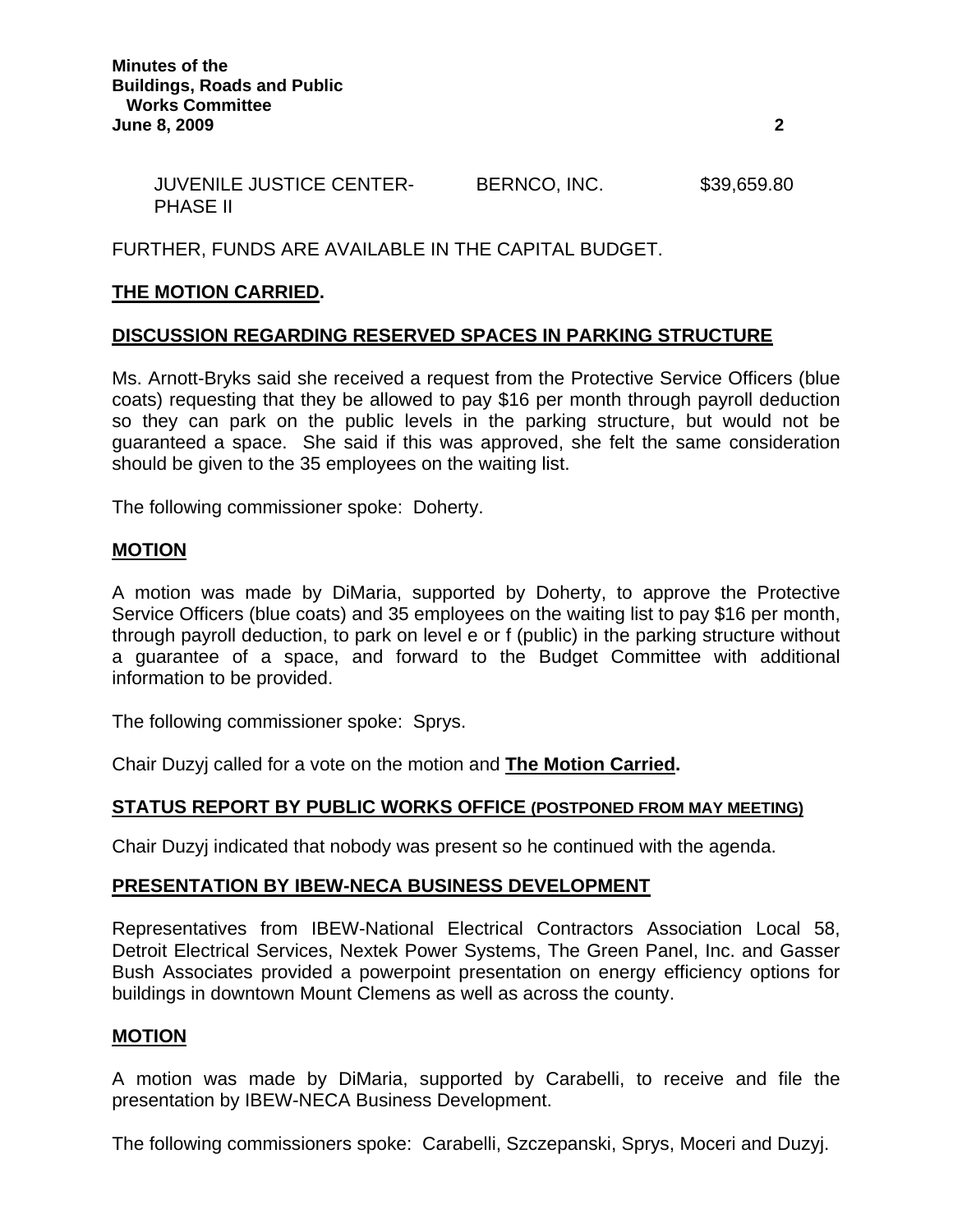Chair Duzyj called for a vote on the motion and **The Motion Carried with Szczepanski voting "No."** 

# **REQUEST FROM CITY OF MOUNT CLEMENS AND DOWNTOWN DEVELOPMENT AUTHORITY**

The following commissioners spoke: Doherty, Carabelli and DiMaria.

## **COMMITTEE RECOMMENDATION – MOTION**

A MOTION WAS MADE BY DiMARIA, SUPPORTED BY DOHERTY, TO RECOMMEND THAT THE BOARD OF COMMISSIONERS APPROVE THE REQUEST FROM THE CITY OF MOUNT CLEMENS AND THE DOWNTOWN DEVELOPMENT AUTHORITY AS FOLLOWS:

| <b>DATE</b>           | <b>FACILITY</b>                           | <b>EVENT</b>                                  | <b>PURPOSE</b>                                          |
|-----------------------|-------------------------------------------|-----------------------------------------------|---------------------------------------------------------|
| <b>JUNE 26, 2009</b>  | <b>PARKING STRUCTURE</b>                  | <b>STARS &amp; STRIPES</b><br><b>FESTIVAL</b> | <b>PARKING</b>                                          |
|                       | ENTRANCEWAY APRON<br>TO PARKING STRUCTURE | <b>STARS &amp; STRIPES</b><br><b>FESTIVAL</b> | <b>PARKING OF 2</b><br><b>SUPPLY</b><br><b>TRAILERS</b> |
| <b>AUGUST 1, 2009</b> | <b>COURT BUILDING STEPS</b>               | <b>BUD LIGHT CLASSIC</b><br><b>CAR CRUISE</b> | <b>DISC JOCKEY</b><br><b>SET-UP</b>                     |
| DEC. 31, 2009         | <b>PARKING STRUCTURE</b>                  | <b>NEW YEAR'S EVE</b><br><b>GALA</b>          | <b>LAUNCHING OF</b><br><b>FIREWORKS</b>                 |

ALSO, A PARKING FEE OF \$5 PER VEHICLE WILL BE CHARGED FOR THE JUNE 26 EVENT; FURTHER, LIABILITY INSURANCE NAMING THE COUNTY AS AN ADDITIONAL INSURED WILL BE PROVIDED ALONG WITH A FIRE WATCH FOR THE NEW YEAR'S EVE GALA ON DECEMBER 31, 2009. **THE MOTION CARRIED.** 

### **ADOPT ACTIVITIES AND BUDGET FOR ENERGY EFFICIENCY AND CONSERVATION BLOCK GRANT PROGRAM (RECOMMENDED BY AD HOC COMMITTEE ON ENERGY ON 6-3-09)**

An amended resolution sheet was distributed.

## **COMMITTEE RECOMMENDATION – MOTION**

A MOTION WAS MADE BY DiMARIA, SUPPORTED BY BRDAK, TO RECOMMEND THAT THE BOARD OF COMMISSIONERS APPROVE THE ACTIVITIES AND BUDGET FOR THE ENERGY EFFICIENCY AND CONSERVATION BLOCK GRANT PROGRAM, AS OUTLINED.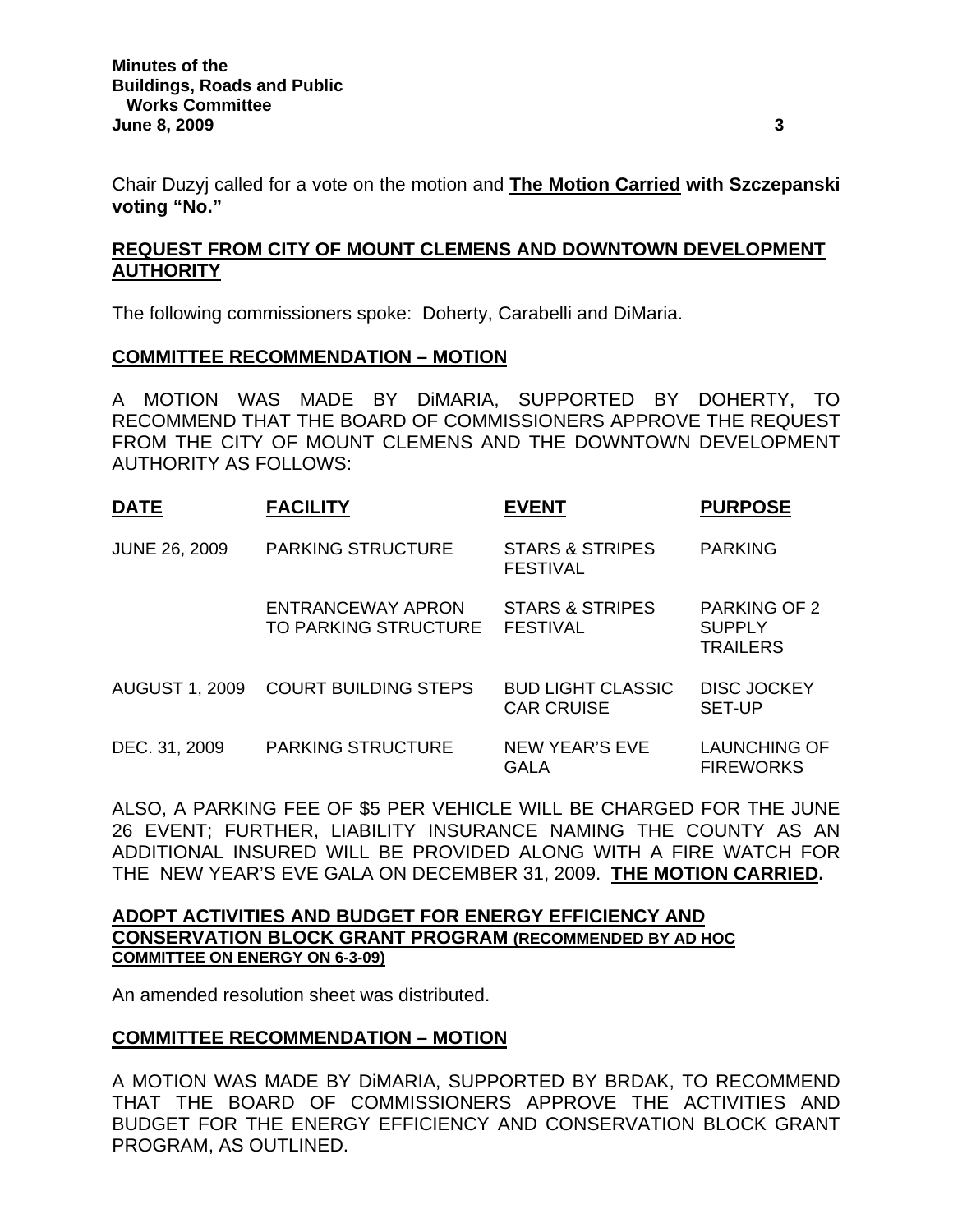The following commissioners spoke: Szczepanski, Carabelli, Moceri and Doherty.

Chair Duzyj called for a vote on the motion and **THE MOTION CARRIED WITH SZCZEPANSKI VOTING "NO."** 

### **ADOPT STATE OF MICHIGAN'S ENERGY SAVINGS GOAL OF 20 PERCENT FOR COUNTY BUILDINGS (RECOMMENDED BY AD HOC COMMITTEE ON ENERGY ON 6-3-09)**

## **COMMITTEE RECOMMENDATION – MOTION**

A MOTION WAS MADE BY DOHERTY, SUPPORTED BY DiMARIA, TO RECOMMEND THAT THE BOARD OF COMMISSIONERS ADOPT THE STATE OF MICHIGAN'S ENERGY SAVINGS GOAL OF 20 PERCENT BY DECEMBER 31, 2015 FOR COUNTY BUILDINGS.

The following commissioner spoke: Szczepanski.

Chair Duzyj called for a vote on the motion and **THE MOTION CARRIED WITH SZCZEPANSKI VOTING "NO."** 

### **INFORMATION RE: COST-FREE TECHNICAL ENERGY AUDIT ON COUNTY BUILDING (FORWARDED BY AD HOC COMMITTEE ON ENERGY FOR INFORMATIONAL PURPOSES)**

### **MOTION**

A motion was made by Doherty, supported by Sprys, to receive and file the information provided on the cost-free technical energy audit on the County Building.

The following commissioners spoke: Moceri and Sprys.

Chair Duzyj called for a vote on the motion and **The Motion Carried.** 

#### **ADOPT RESOLUTION COMMENDING LARISSA WORYK (OFFERED BY DUZYJ)**

## **COMMITTEE RECOMMENDATION – MOTION**

A MOTION WAS MADE BY DOHERTY, SUPPORTED BY BRDAK, TO RECOMMEND THAT THE BOARD OF COMMISSIONERS ADOPT A RESOLUTION COMMENDING LARISSA WORYK ON THE HONOR OF COMPETING IN THE NATIONAL SPELLING BEE IN WASHINGTON, D.C. **THE MOTION CARRIED.** 

## **REPORT BY ROAD COMMISSION**

Mr. Hoepfner, County Highway Engineer, provided an update on the stimulus projects.